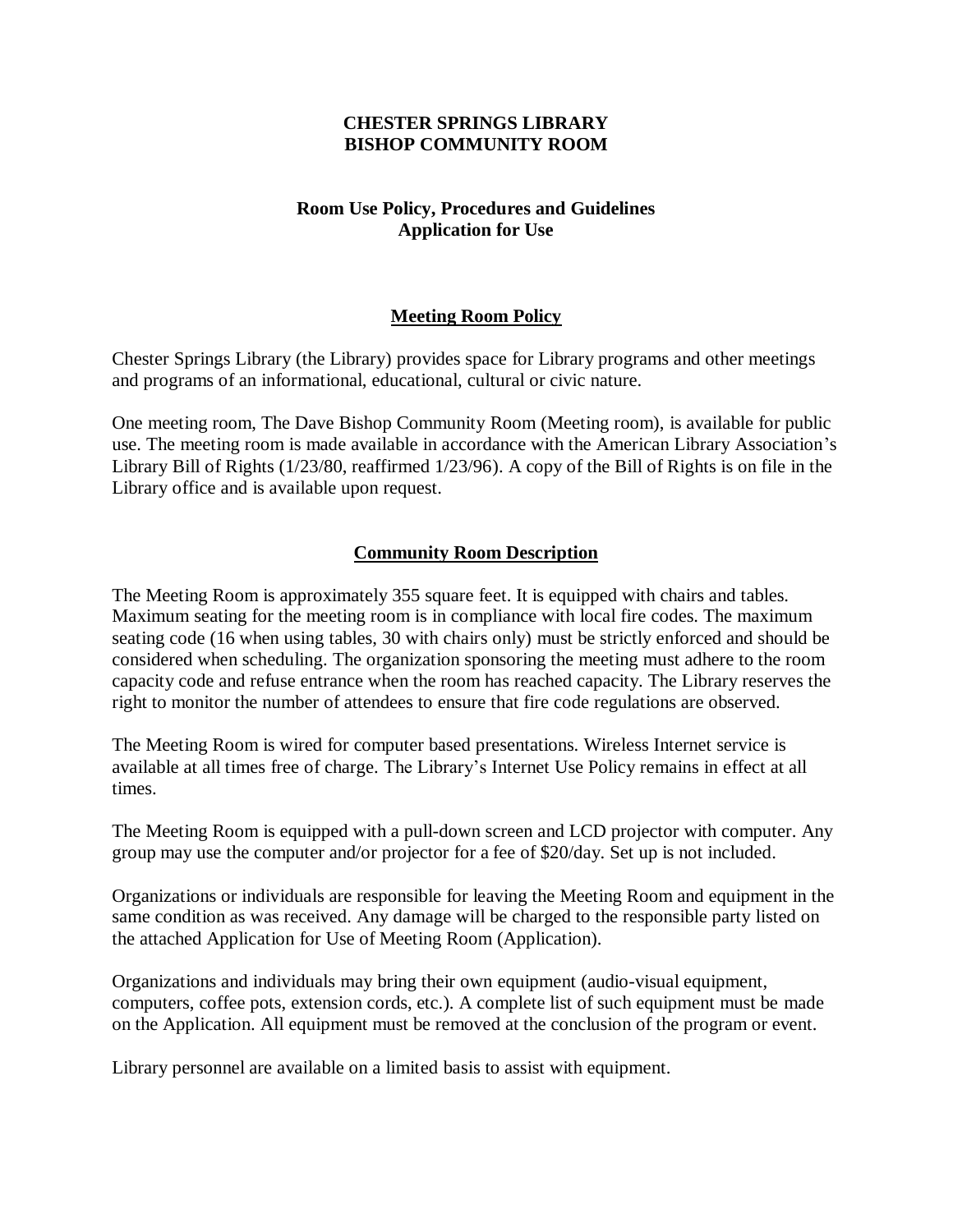# **Scheduling, Availability and Eligibility**

Library activities and/or co-sponsored programs are given priority in the use of all space.

It is not the intent of the Library to provide space on a frequent and permanent basis to support the primary activities of a group or organization.

Members of the public may attend any meeting or activity booked in public-access rooms. The Library provides these spaces as a public service but does not endorse or promote the views of the groups utilizing the facilities.

Booking of the Meeting Room is on a first come, first served basis. Applications for use of the Meeting Room should be made with the Library Director. Applications are available at the Library and on the Library website at www.chesterspringslibrary.org/application-for-use/. Each individual or group must complete an Application form and provide name, physical address, email address and phone number of the responsible party.

Applicants must be 18 years of age or older. A group composed of minors (under 18 years of age) must have an adult chaperone present at any program, event or function. This person must also sign the Application as responsible party.

Applications may be returned in person, mailed (Chester Spring Library, 1709 Art School Road, Chester Springs, PA 19425), faxed (610-827-1148) or emailed to info@chesterspringlibrary.org. Groups must allow up to five (5) business days for any application to be processed.

The Meeting Room is available during Library hours. Requests for use of the Meeting Room after normal operating hours will be evaluated on a case by case and will be charged a (nominal) fee to cover the cost of staff and overhead.

Reservations will be accepted up to six (6) months in advance.

The signature of an organization's designee on the Application signifies its compliance with the Library's policies, procedures and guidelines as outlined in this document.

No reservation is confirmed until the Application has been signed and the rental fee and Certificate of Insurance (if applicable – see Fees for Usage and Certificate of Insurance below) have been received by the Library. No reservation is considered confirmed until the responsible individual or sponsoring organization receives notification in writing from the Library.

Permission for use is not transferable.

# **Fees for Usage and Certificate of Insurance**

Fees for the use of the Meeting Room will be imposed based on the current Meeting Room Fees Schedule as follows: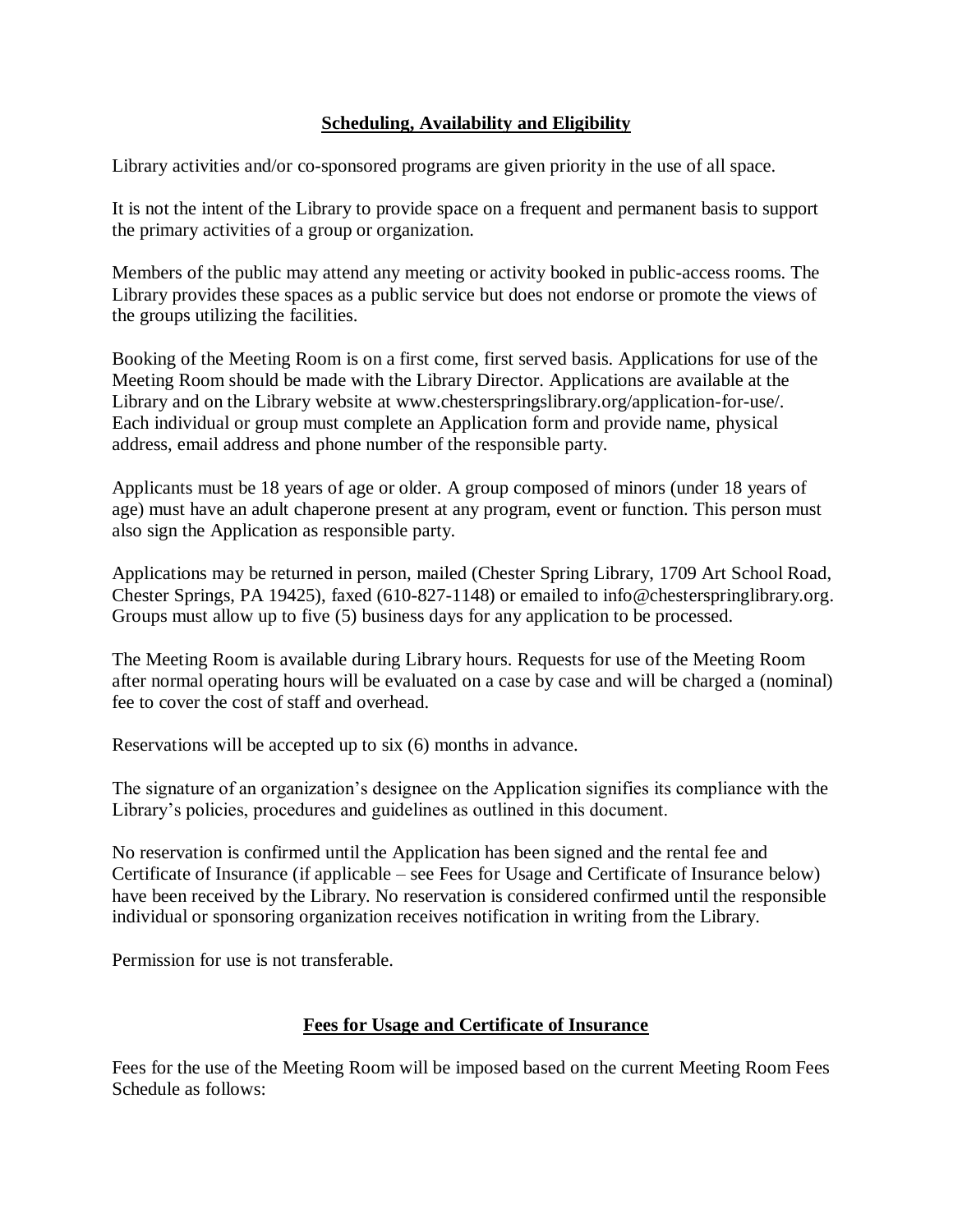- Not-for-Profit \$10.00 per hour
- For-Profit \$20.00 per hour

Chester Springs Library Board of Trustees (the Board) reserves the right to waive the fee.

Groups using the Meeting Room may charge for items such as instructional materials or supplies that are necessary to participate in the program. Any organization or individual conducting sales or charging admission will be charge the For-Profit rate for use of the Meeting Room. Not-for-Profit groups may request donations from program participants without incurring the For-Profit rate for use of the Meeting Room.

For-Profit organizations must provide a Certificate of Insurance on an annual basis to be attached to the Application for Use of the meeting room The Certificate of Insurance must be a minimum of \$1,000,000.00 per occurrence with \$1,000,000.00 aggregate. Chester Springs Library must be listed as Additional Insured and Certificate Holder.

## **Cancellations**

The Library reserves the right to alter the Meeting Room schedule according to the Library's needs. The Library will notify the contact person named on the Application if it needs to close at a scheduled meeting time due to any emergency. It is the responsibility of the organization's responsible party to notify attendees of the cancellation. In the event of an emergency cancellation, any and all fee(s) will be reimbursed.

In the event that an organization cancels its meeting, any applicable fees will be reimbursed if the Library is given two (2) weeks written notice.

### **Use of Library Address**

The name, address and phone number of the Library may not be used as the official contact information for any organization using the meeting room. Groups using the room may not publicize their activities in such a way as to imply Library sponsorship. Any advertisement must include the disclaimer: *Chester Springs Library is not sponsoring or endorsing this program or any goods or services offered*. Copies of all advertisements should be forwarded to the Library Director.

The only exception of the aforementioned rule is the Friends of Chester Springs Library.

### **Building Access**

Chester Springs Library is fully handicap accessible. Handicap parking is available.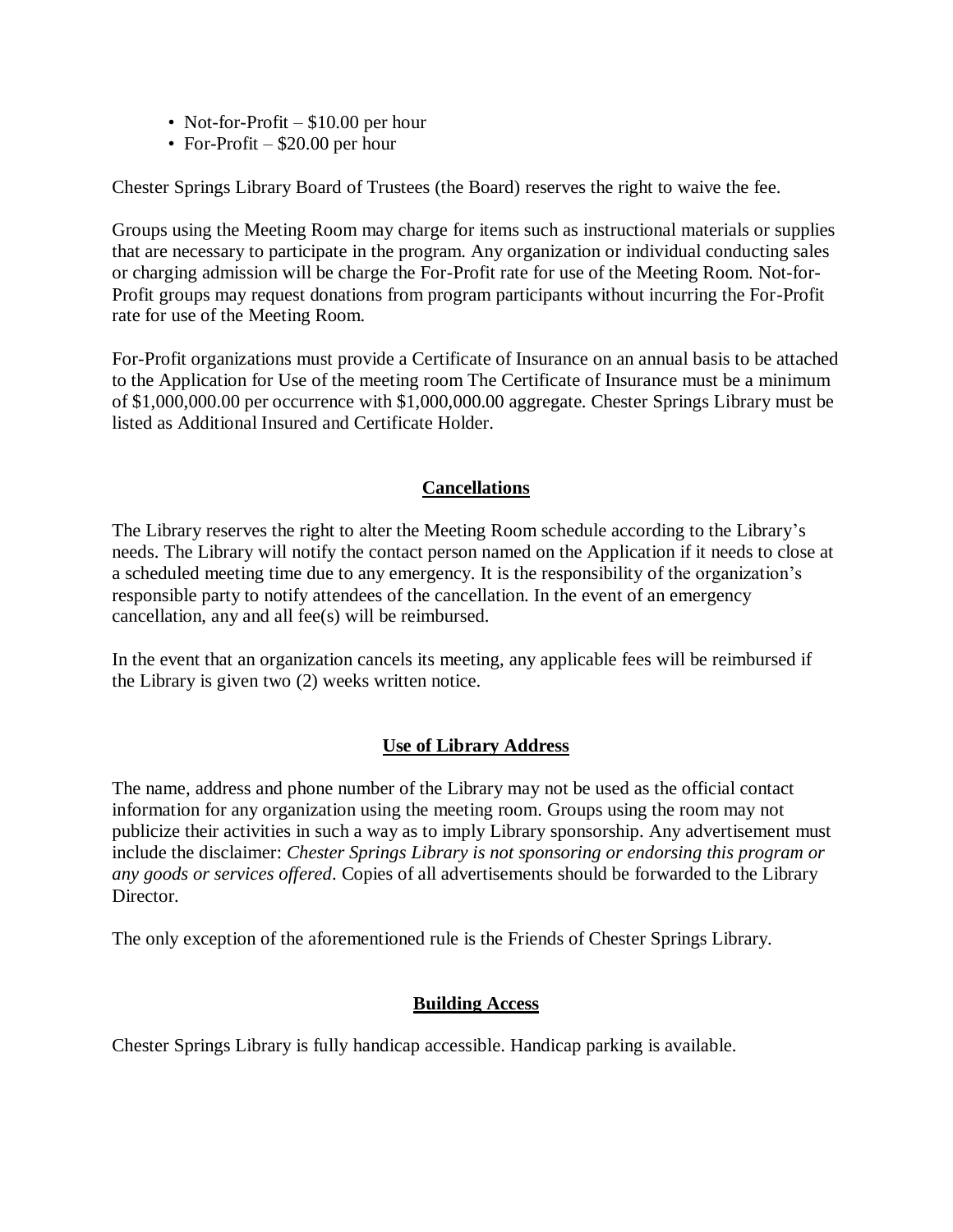## **Use by Literacy Tutors**

The Library will make the Meeting Room available, free of charge, at such times when it is not being used for Library programs or has not been reserved by a group, to any volunteer literacy/ESL tutor affiliated with a literacy or ESL program in Chester County. Tutors and students are bound by the same guidelines mentioned above, with the exception of Fees for Usage. Tutors are required to complete an Application prior to using the room.

## **Restrictions**

Smoking, gambling, firearms or other weapons and controlled substances are prohibited on Library property.

Alcoholic beverages are not permitted on Library property. However, exceptions may be granted by the Library Director and/or Board in connection with appropriate circumstances, such as, but not limited to, Friends programs and events.

Organizations or individuals using the Meeting Room must observe the public accommodation provisions of the Pennsylvania Human Relations Act under which it is unlawful "to discriminate against any person in the full use and enjoyment of such public accommodation, on the base of race, color, religion, sex, ancestry, national origin, handicap or disability, use of guide or support animals due to blindness, deafness, or physical handicap or because the user if a handler or trainer of guide of support animals."

The organization designated on the Application is responsible for its own actions and that of its guests. Those using a room are cautioned that children under the age of ten (10) may not be left unattended in the Library.

The Meeting Room doors must remain closed but unlocked during a program or event.

No person or persons may use the emergency door in the Children's Room as an entrance or exit. This door is on a 24-hour alarm and is for emergency purposes only.

Due to space limitations, the Library cannot publicize any organization's meeting. The organization may post a sign regarding its meeting outside the Meeting Room immediately prior to and during the meeting.

Membership dues must not be a requirement for attending a meeting, nor are non-members to be solicited for money at any meeting.

Literature with a business name may be provided for attendees to pick up if desired but may not be handed out.

The room may not be used for private social functions (e.g., private parties or receptions), sales activity, membership drives or fund-raising, nor may admission or dues be charged. Excepted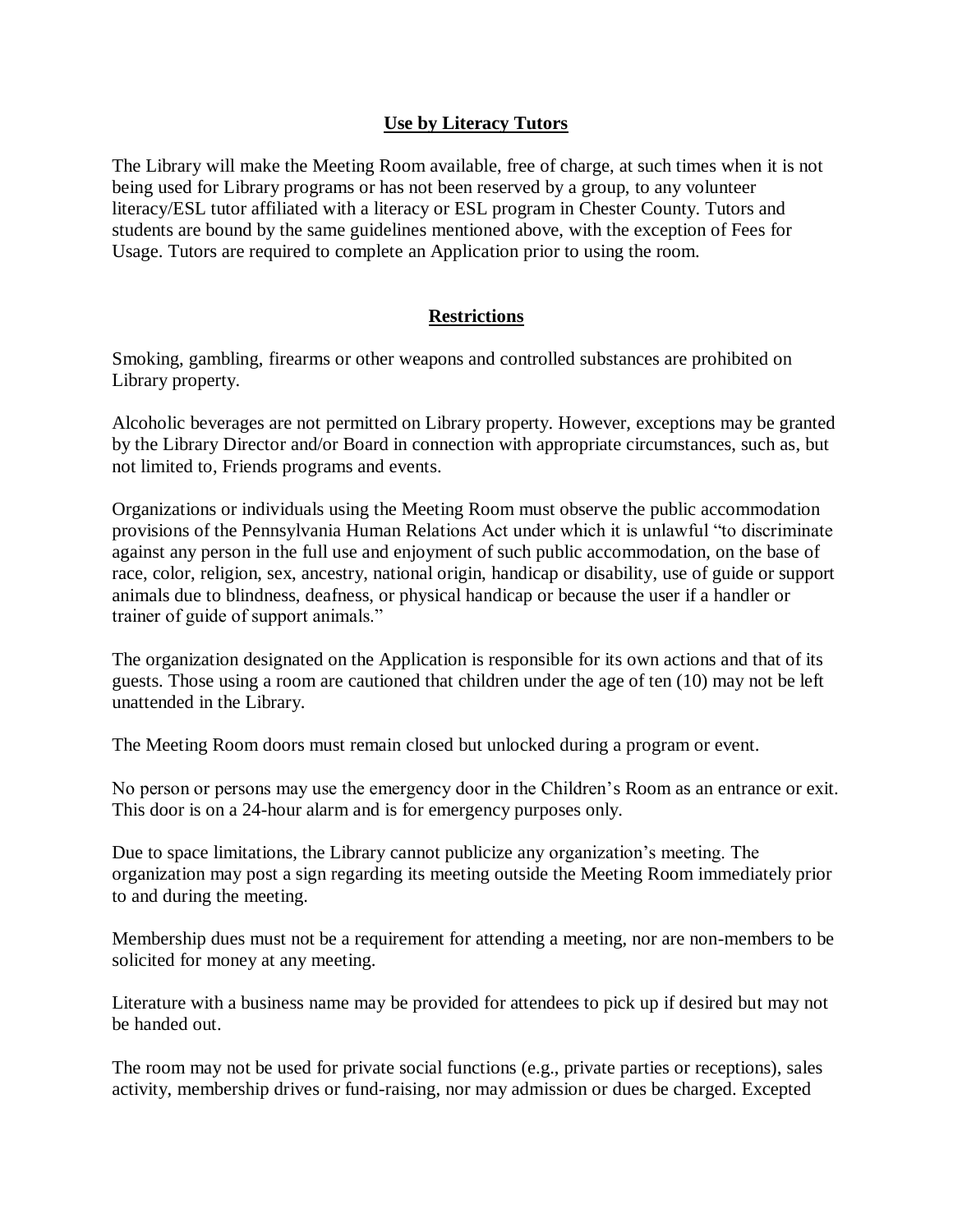from these restrictions are activities sponsored by the Library or Friends of Chester Springs Library.

# **Set-Up, Clean-Up, Maintenance and Damages**

It is the responsibility of the organization reserving the room to set up and arrange the furniture in the Meeting Room and then to return it to its original furniture arrangement and cleanliness. All trash and garbage must be put in plastic bags and/or containers provided by the library. A vacuum cleaner is available for use as needed.

Displays, posters and literature connected with a meeting may not be placed anywhere in the Library except in the Meeting Room during the time the meeting is taking place. Equipment, materials or furniture may not be stored in the Library before or after the meeting. The Library does not assume responsibility when any materials are left behind.

Walls may not be used for mounting or hanging pictures, displays or posters. No items may be taped, tacked or nailed to doors, windows or walls. The fireplace is not operational; no materials may be affixed to any part of the fireplace. Organizations must remove any display or handout materials from the Meeting Room after use.

Any damage must be reported to the Library Director promptly.

The responsible person named on the Application assumes all responsibility for damage to the property, including furnishing and equipment.

Failure to return the Meeting Room to its original condition may result in the loss of Meeting Room privileges.

# **Use of Kitchenette**

Limited kitchen facilities are available. Food and beverages are allowed only in the kitchenette and meeting room. The kitchenette includes a sink, microwave and counter space. If an event is catered, arrangements with the caterer are the sole responsibility of the sponsoring organization or individual.

No open flames are allowed. Cans of fuel to keep buffet items warm are allowed.

The sponsoring organization or responsible individual must furnish their own serving and cleanup supplies.

All set-up and clean-up are the responsibility of the sponsoring organization or individual.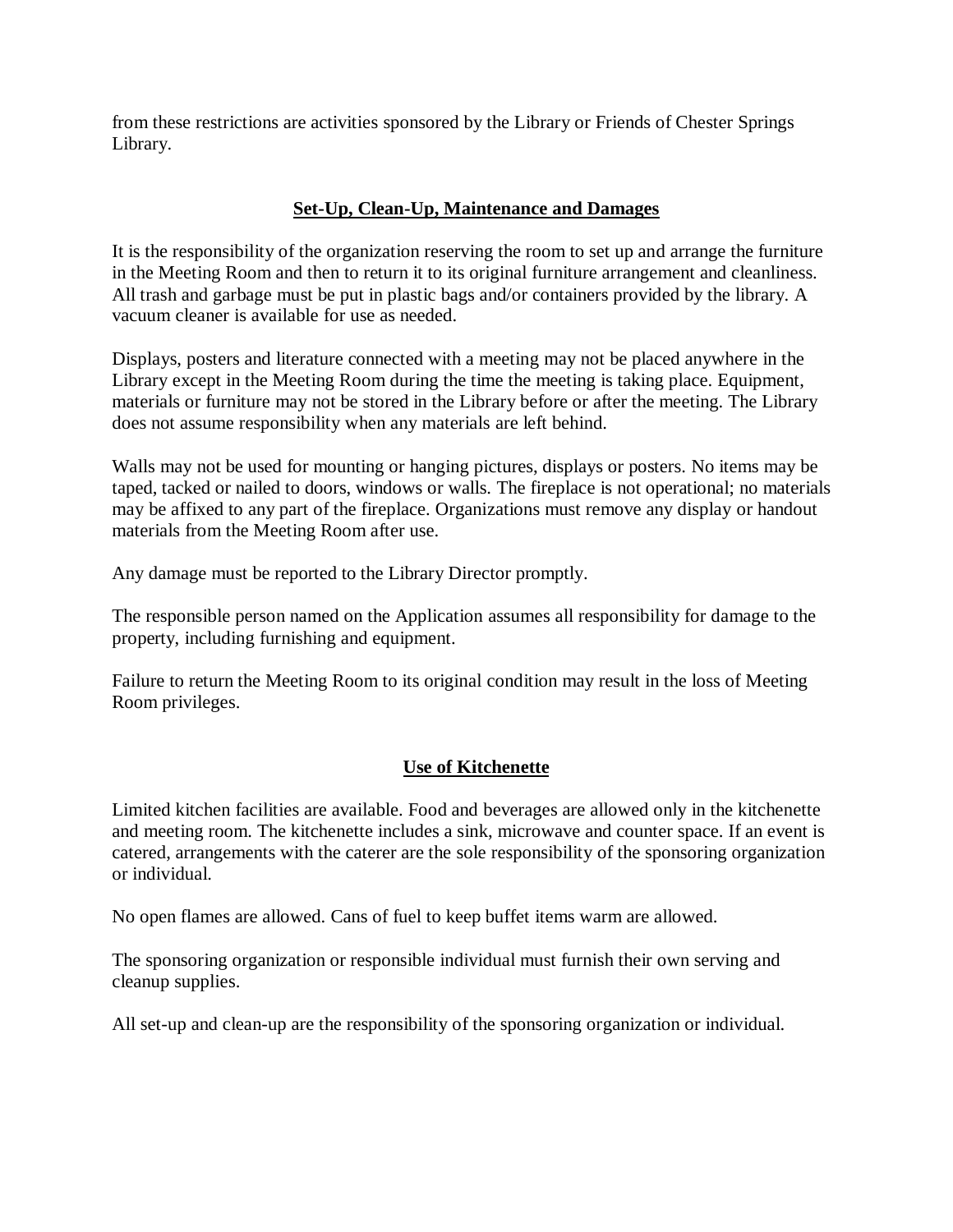### **Rest Rooms**

Two handicap-accessible rest rooms are on the premises.

## **Fire and Security Alarms**

All groups or individuals must leave the Library if any fire or security alarm activates. Police and fire personnel are automatically alerted.

### **Disclaimers and Notice of Liability**

Chester Springs Library and/or its Board of Trustees reserves the right to change this policy as necessary.

Chester Springs Library, the Chester County Library System, Library employees or agents, its Board of Trustees and its members do not advocate or endorse the viewpoints of any organizations using the Library's meeting rooms.

The Library is not responsible for damage to or theft of equipment used or left in the Meeting Room, including but not limited to damage by viruses to software on computers. The Library assumes no responsibility for materials left on the premises and will not store or maintain materials or files. The Library will contact the organization regarding equipment or materials to be removed. If, after 15 days, said equipment or materials are not claimed, they will be disposed of at the discretion of the Library.

The Library reserves the right to disallow or revoke permission granted to organizations or individuals for use of the Meeting Room on a case-by-case basis if the organization or individual has previously violated the rules set forth in this document or if it is believed by the Library that the use of the Meeting Room will interfere with Library operations, adversely affect public safety or cause public disturbance.

Individuals or organizations, which do not fulfill their obligations as enumerated in this policy may be denied use of the meeting facility in the future. A list of these individuals and/or organizations will be kept in the Library office. If the party wishes to appeal the refusal, it may submit a letter of appeal to the Chester Springs Library Board of Trustees.

Chester Springs Library, its employees or agents, Chester Springs Library Board of Trustees and its members shall not be liable to any group, organization, or person attending a meeting. Any group, organization and person, jointly and severally, hereby agrees to, and shall indemnify and hold harmless the Chester County Library System, County of Chester, Chester Springs Library, their employees and agents, Chester Springs Library Board of Trustees and its members, Historic Yellow Springs and West Pikeland Township from any and all claims, suits, damages, losses or injuries which they may sustain, or are alleged to have sustained, while using the meeting room,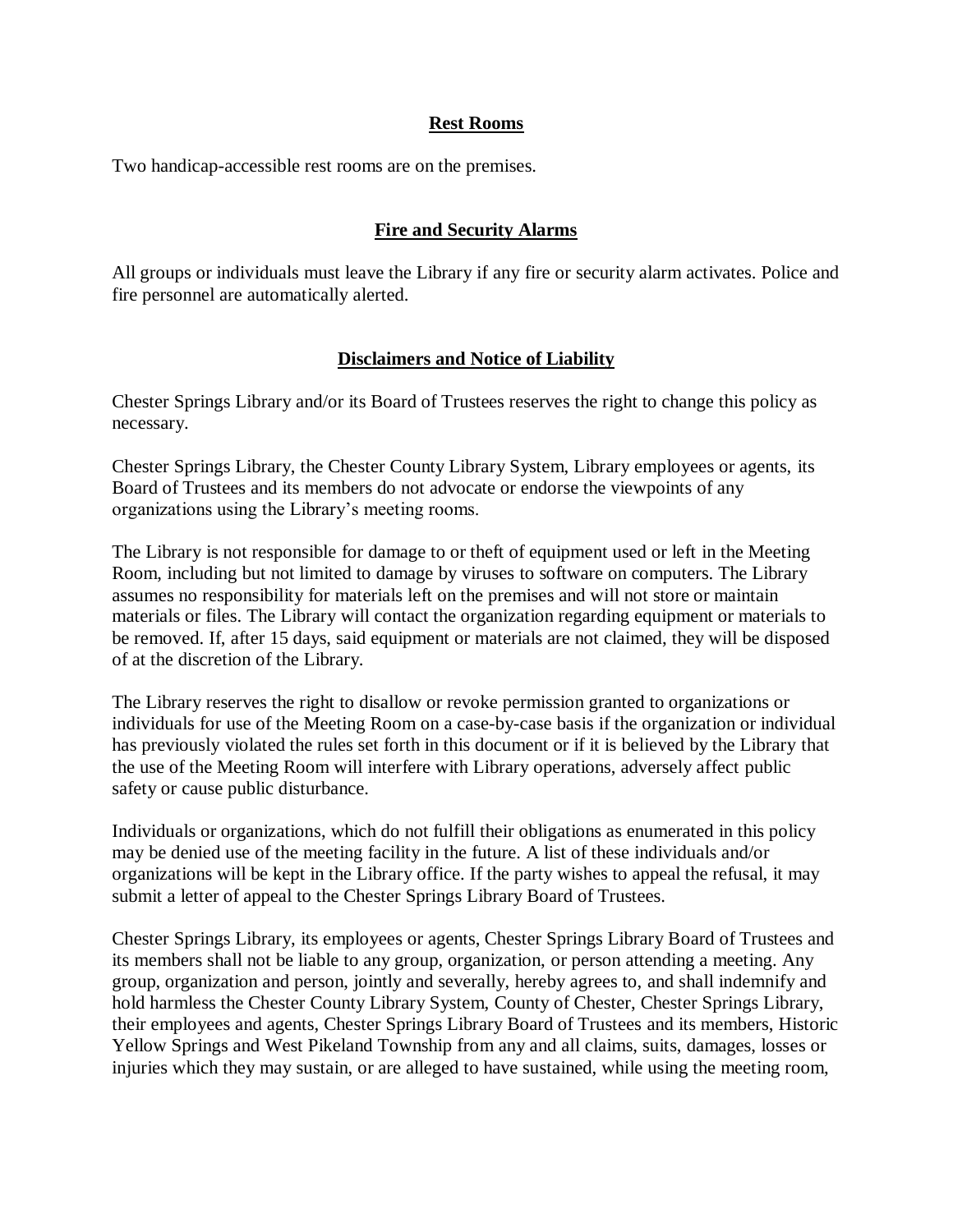including, but not limited to, use of the meeting room, kitchen facilities, rest room facilities and means of egress and ingress to the Library building and meeting room.

*Adopted by Chester Springs Library Board of Trustees, December 2016*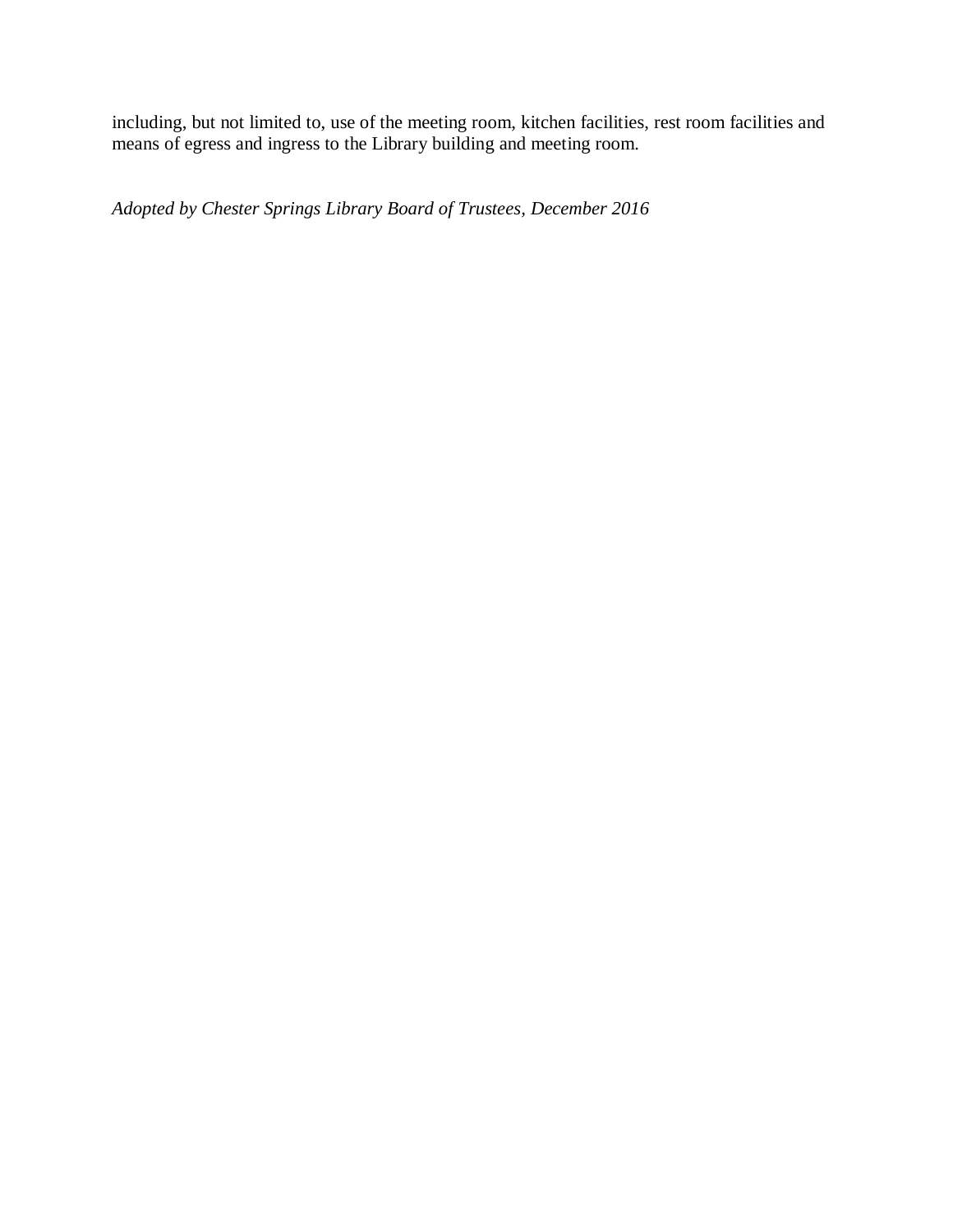## **CHESTER SPRINGS LIBRARY APPLICATION FOR USE OF MEETING ROOM**

Date of Application:

Organization Name:

Requestor's Name (Responsible Party)

Phone (home/business/cell):

Phone (home/business/cell):

Preferred method of communication:

Physical Address:

Email Address:

Date requested for use of Meeting Room:

Start Time: End Time:

*N.B. Time includes set up and clean up by Meeting Room users.*

Purpose of Meeting:

Not-for Profit / For Profit (circle one)

Number of participants expected:

*N.B. Permission for use of the Meeting Room will be granted upon acceptance of the conditions for its use expressed in the attached Meeting Room Policy document. Requestor's signature below signifies that he/she has received, read, understands and agrees to the conditions contained therein.*